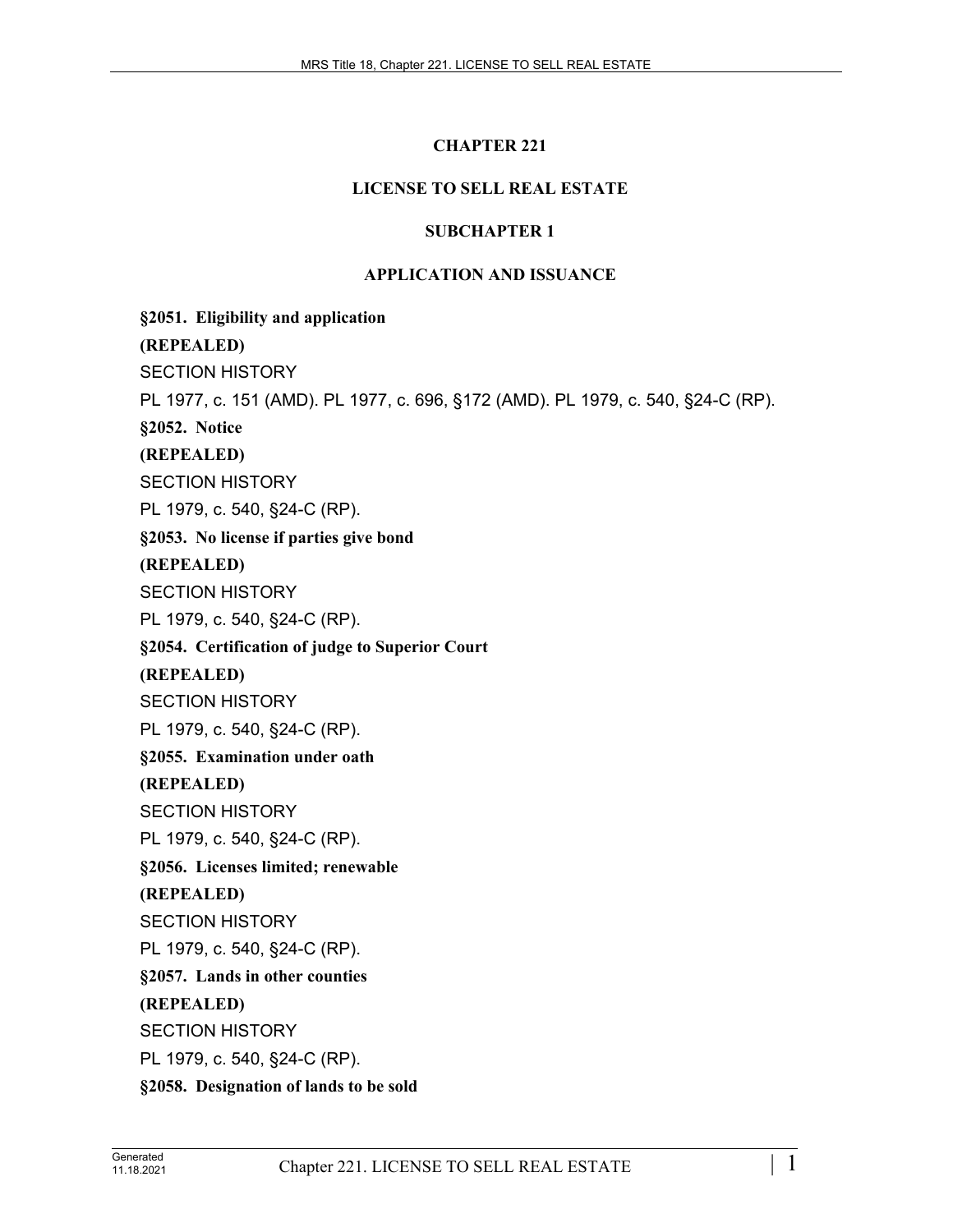**(REPEALED)** SECTION HISTORY PL 1979, c. 540, §24-C (RP). **§2059. Estate of deceased liable to sale; effect of deed (REPEALED)** SECTION HISTORY PL 1979, c. 540, §24-C (RP). **§2060. Costs when license contested (REPEALED)** SECTION HISTORY PL 1979, c. 540, §24-C (RP). **§2061. Proof by parol when certificate not returned (REPEALED)** SECTION HISTORY PL 1979, c. 540, §24-C (RP). **§2062. Neglect or misconduct of person licensed (REPEALED)** SECTION HISTORY PL 1979, c. 540, §24-C (RP).

# **SUBCHAPTER 2**

## **BOND**

**§2101. Conditions (REPEALED)** SECTION HISTORY PL 1979, c. 540, §24-C (RP). **§2102. Compliance and account (REPEALED)** SECTION HISTORY PL 1979, c. 540, §24-C (RP).

# **SUBCHAPTER 3**

## **NONRESIDENT OWNERS**

**§2151. Sale of estate of deceased nonresidents or out-of-state minors (REPEALED)**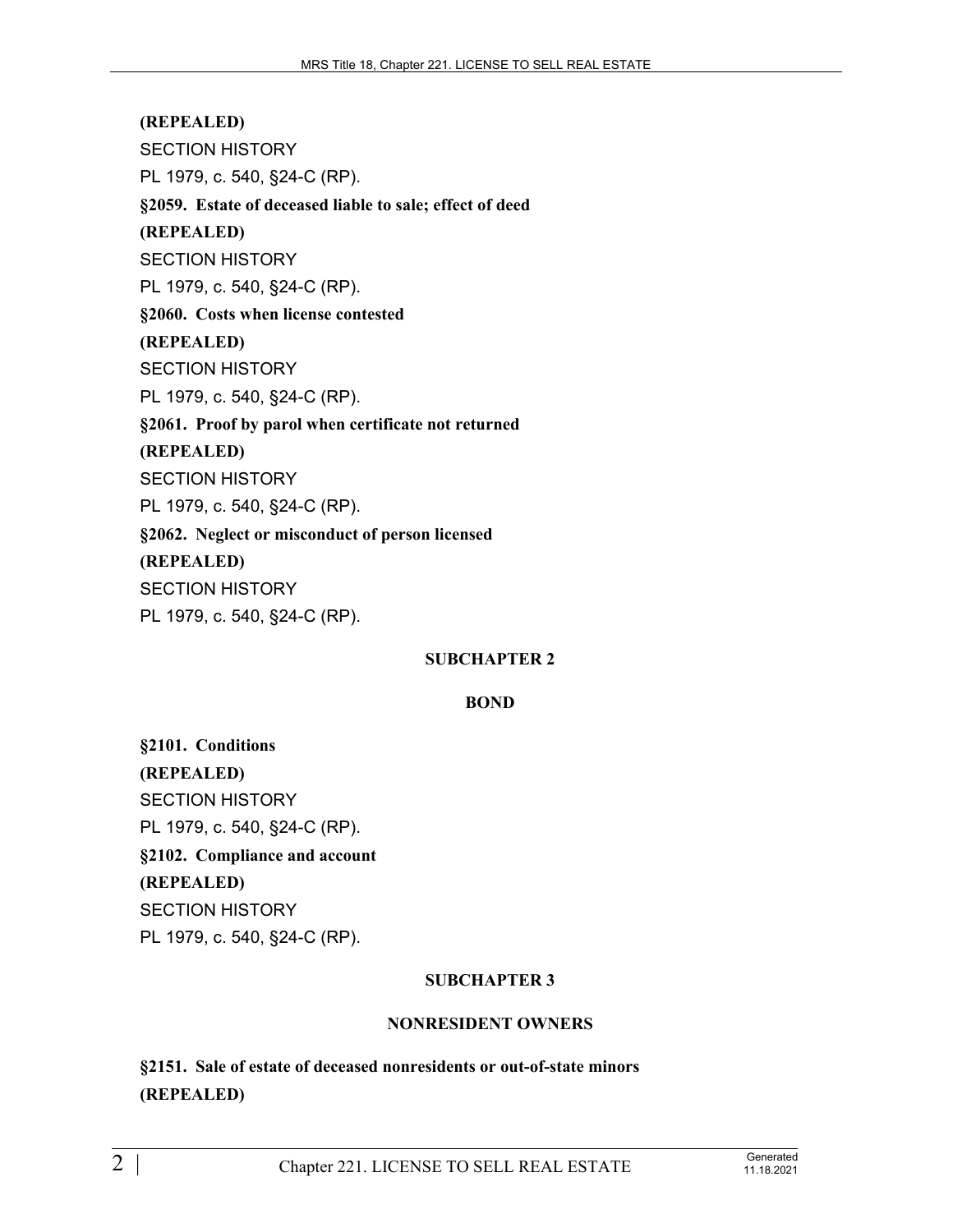SECTION HISTORY PL 1979, c. 540, §24-C (RP). **§2152. Proof of appointment (REPEALED)** SECTION HISTORY PL 1979, c. 540, §24-C (RP).

## **SUBCHAPTER 4**

### **PUBLIC OR PRIVATE SALE**

**§2201. Auction required; appeals; jurisdiction (REPEALED)** SECTION HISTORY PL 1979, c. 540, §24-C (RP). **§2202. Private sales and sales on offer (REPEALED)** SECTION HISTORY PL 1979, c. 540, §24-C (RP). **§2203. Notice of sale (REPEALED)** SECTION HISTORY PL 1979, c. 540, §24-C (RP). **§2204. -Proof of (REPEALED)** SECTION HISTORY PL 1979, c. 540, §24-C (RP). **§2205. Adjournment (REPEALED)** SECTION HISTORY PL 1979, c. 540, §24-C (RP). **§2206. Surplus distributed as real estate (REPEALED)** SECTION HISTORY PL 1979, c. 540, §24-C (RP).

#### **SUBCHAPTER 5**

## **ACTIONS TO CONTEST VALIDITY OF SALE**